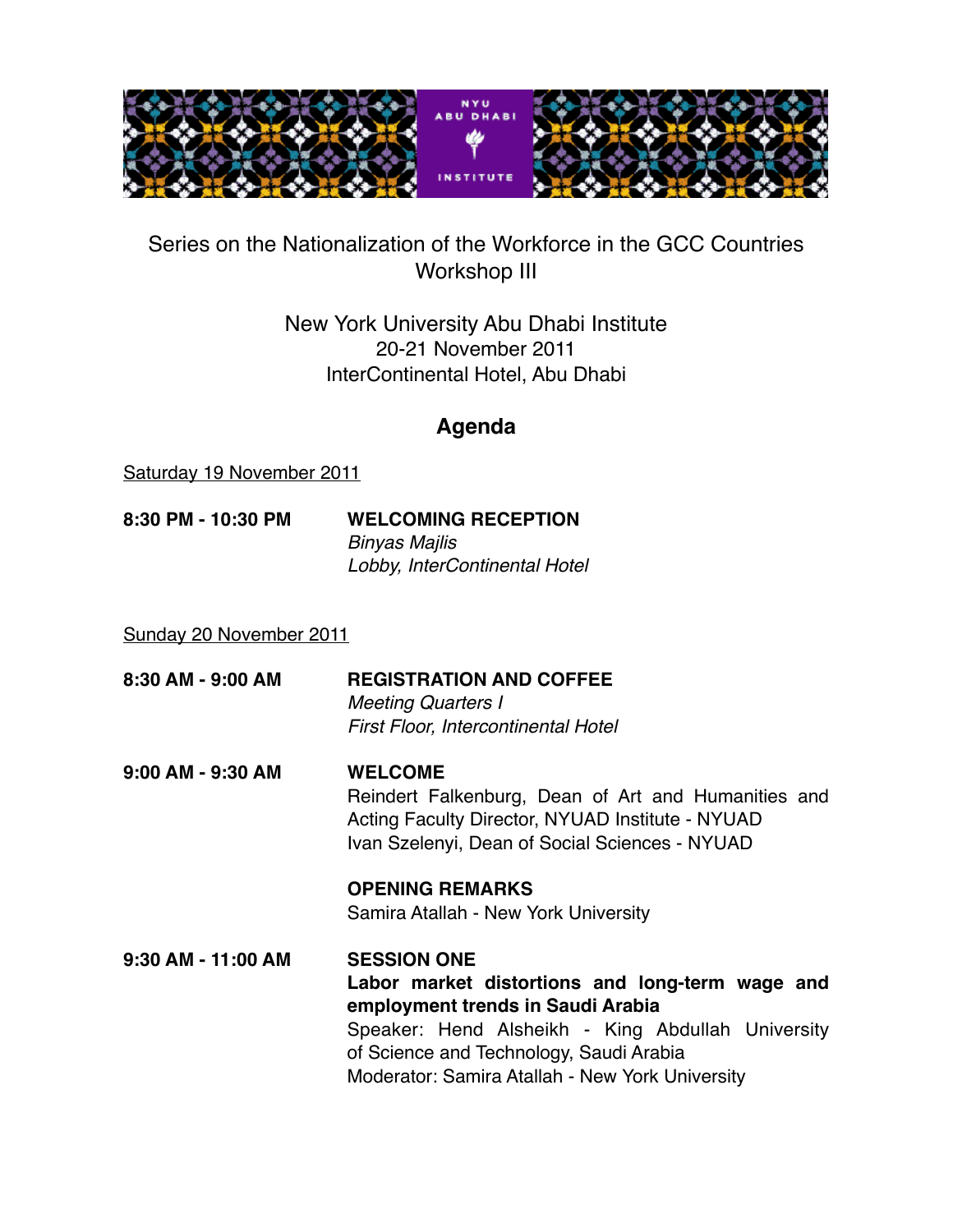| 11:00 AM - 11:20 AM | <b>BREAK AND REFRESHMENTS</b>                                                                                                                                                                                                                                    |
|---------------------|------------------------------------------------------------------------------------------------------------------------------------------------------------------------------------------------------------------------------------------------------------------|
| 11:20 AM - 12:50 PM | <b>SESSION TWO</b><br>Trends and Patterns of Asian Migration to GCC<br><b>Countries</b><br>Speaker: Nasra M. Shah - Kuwait University<br>Moderator: Zain Alshareef - UAE Ministry of Labor                                                                       |
| 12:50 PM - 2:00 PM  | <b>LUNCH</b><br><b>Selections Restaurant</b><br>Third Floor, Intercontinental Hotel                                                                                                                                                                              |
| 2:00 PM - 3:30 PM   | <b>SESSION THREE</b><br>Female Migration Matters! Adding Gender Policy<br>Value to the Debate on Nationalization of the Labor<br><b>Force</b><br>Speaker: Francois Farah - United Nations Fund for<br>Population<br>Moderator: Lubna Al-Kazi - Kuwait University |
| 3:30 PM - 3:50 PM   | <b>BREAK AND REFRESHMENTS</b>                                                                                                                                                                                                                                    |
| 3:50 PM - 5:20 PM   | <b>SESSION FOUR</b><br>Trends, Ethnicity, and Gender in the changing Map<br>of Domestics in the UAE<br>Speaker: Rima Sabban - Zayed University, Dubai<br>Moderator: Rafiah Al-Talei - The Middle East Broadcasting<br>Networks, Oman                             |
| 8:30 PM             | <b>DINNER</b><br><b>The Fish Market</b><br>Marina Level, InterContinental Hotel                                                                                                                                                                                  |

Monday 21 November 2011:

| 8:30 AM - 9:00 AM  | <b>COFFEE</b>                                                                                                                                                                                                           |
|--------------------|-------------------------------------------------------------------------------------------------------------------------------------------------------------------------------------------------------------------------|
| 9:00 AM - 10:30 AM | <b>SESSION FIVE</b><br>The recruitment and employment system of<br>foreign workers in GCC countries<br>Speaker: Ibrahim Awad - American University in Cairo<br>Moderator: Simel Esim - International Labor Organization |